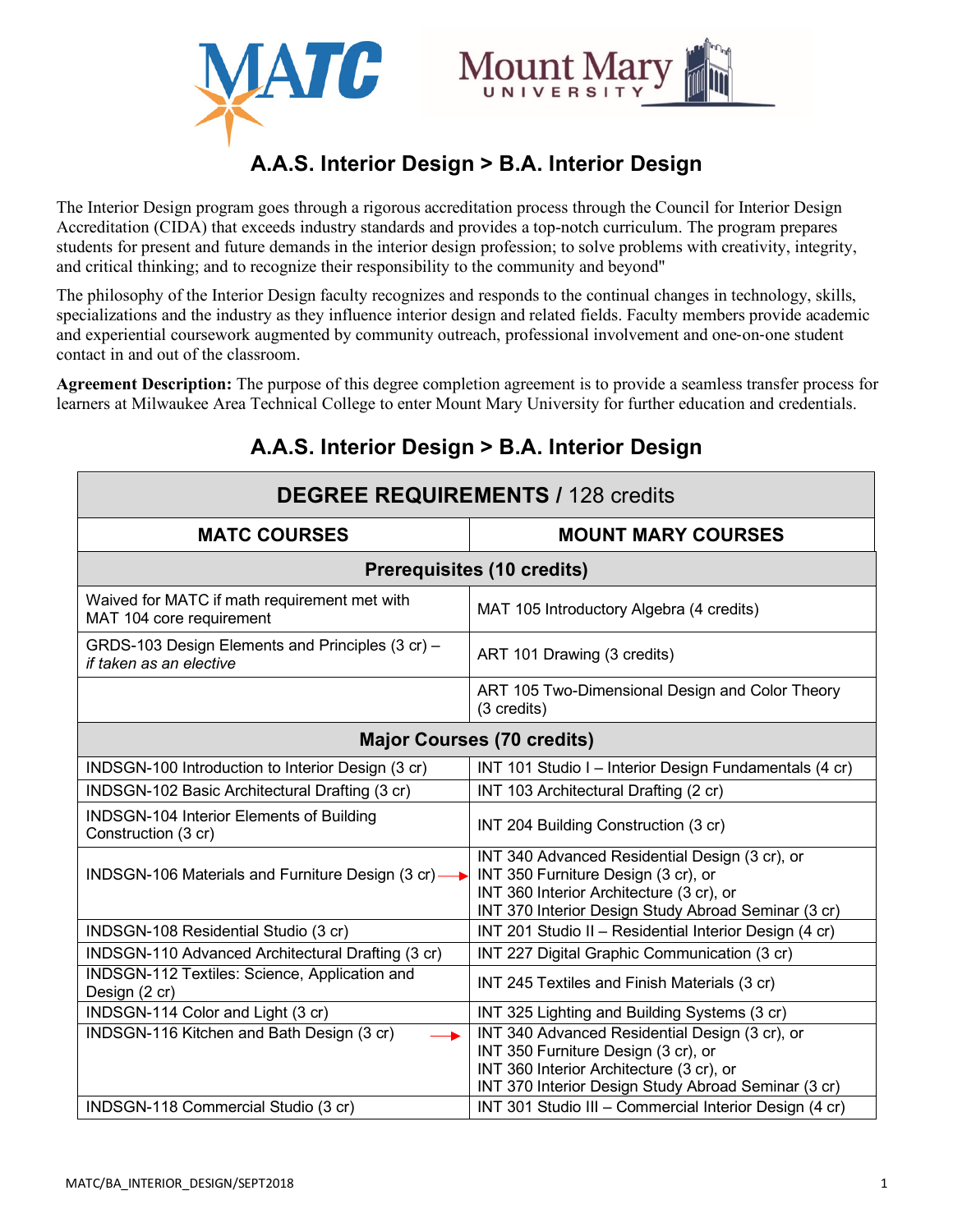| <b>INDSGN-120 Professional Practice and Field</b><br>Experience (1 cr)                                                                                        | INT 398 Interior Design Internship (1 cr)                                                                              |
|---------------------------------------------------------------------------------------------------------------------------------------------------------------|------------------------------------------------------------------------------------------------------------------------|
| INDSGN-122 Styles of Furniture and Architecture<br>$(3 \text{ cr})$                                                                                           | INT 130 History of Architecture and Interiors (3 cr)                                                                   |
| INDSGN-124 Advanced Commercial Studio (3 cr)                                                                                                                  | INT 302 Studio IV - Special Topics (4 cr)                                                                              |
| INDSGN-126 Trends in Interior Design (3 cr)                                                                                                                   | INT 120 Contemporary Issues in Design (3 cr)                                                                           |
| INDSGN-128 Designer/Client Relationships (3 cr)                                                                                                               | INT 342 Interior Design Business Procedures (3 cr)                                                                     |
| INDSGN-130 Portfolio Development and Application<br>$(2 \text{ cr})$                                                                                          | INT 401 Career Seminar and Portfolio (1 cr)                                                                            |
|                                                                                                                                                               | INT 100 Interior Design Professional Survey (1 cr)                                                                     |
|                                                                                                                                                               | INT 110 Spaces, Proxemics and Planning (3 cr)                                                                          |
|                                                                                                                                                               | INT 226 Sketching, Rendering and Presentation (3 cr)                                                                   |
| GRDS-104 Research and Concepting (3 cr) - if taken<br>as an elective                                                                                          | INT 232 Technology Principles: Adobe Photoshop and<br>Illustrator (3 cr)                                               |
| Waived with portfolio review.                                                                                                                                 | INT 250 Sophomore Seminar (1 cr)                                                                                       |
| ARCHT-150 Introduction to Revit (3 cr) - if taken as<br>an elective                                                                                           | INT 330 Advanced Digital Graphic Communication (3 cr)                                                                  |
|                                                                                                                                                               | INT 398 Interior Design Internship (2 cr)                                                                              |
|                                                                                                                                                               | INT 420 Capstone Project - Research Principles (2 cr)                                                                  |
|                                                                                                                                                               | INT 421 Capstone Project - Design Development (3 cr)                                                                   |
|                                                                                                                                                               | <b>Core Courses (min. 48 credits)</b>                                                                                  |
| Philosophy/Theology (min. 10 credits)                                                                                                                         |                                                                                                                        |
|                                                                                                                                                               | SEA 101 Search for Meaning (4 credits)                                                                                 |
|                                                                                                                                                               | Theology (min. 3 credits) (prereq. SEA 101)                                                                            |
|                                                                                                                                                               | Philosophy (min. 3 credits) (prereq. SEA 101)                                                                          |
| <b>Communication/Math (min. 11 credits)</b>                                                                                                                   |                                                                                                                        |
|                                                                                                                                                               | Composition (min. 3 credits: ENG 120 required)                                                                         |
|                                                                                                                                                               |                                                                                                                        |
| ENG 151, 152 or 201                                                                                                                                           | ENG 110 Composition I (prereq. for ENG 120                                                                             |
|                                                                                                                                                               | ENG 120 Composition II                                                                                                 |
|                                                                                                                                                               | <b>Communication (min. 2 credits)</b>                                                                                  |
|                                                                                                                                                               | COM 104 Public Speaking                                                                                                |
|                                                                                                                                                               | Mathematics requirement (min. 3 credits at level 104<br>or higher)                                                     |
| MATH-107 College Mathematics (3 cr)                                                                                                                           | MAT 104 Contemporary Mathematics                                                                                       |
|                                                                                                                                                               | <b>World Language (min. 3 credits)</b>                                                                                 |
|                                                                                                                                                               | <b>Communication/Math option</b>                                                                                       |
|                                                                                                                                                               | Literature/Fine Arts (min. 9 credits) There are many courses that meet this requirement.                               |
|                                                                                                                                                               | Fine Arts (min. 3 credits) (MET in PreReq)                                                                             |
|                                                                                                                                                               | Literature (min. 3 credits)                                                                                            |
|                                                                                                                                                               | Option: Minimum 2 credits to complete the 9 credits required for the Core Literature and Fine Arts.<br>(Met in PreReq) |
|                                                                                                                                                               | <b>Humanistics (min. 9 credits)</b>                                                                                    |
|                                                                                                                                                               | History (min. 3 credits)                                                                                               |
|                                                                                                                                                               | <b>Behavioral/Social Science (min. 3 credits)</b>                                                                      |
| ECON 195- Economics (3 cr)                                                                                                                                    | <b>BUS 301 Microeconomics</b>                                                                                          |
| PSYCH 199 - Psychology of Human Relations (3 cr)                                                                                                              | PSY 100 Psychology of Human Adjustment                                                                                 |
| SOCSCI 197- Contemporary American Society (3 cr)<br>Option (min. 3 credits) Choose three additional credits from any of the courses listed above under either | SOC 101 Intro to Sociology                                                                                             |